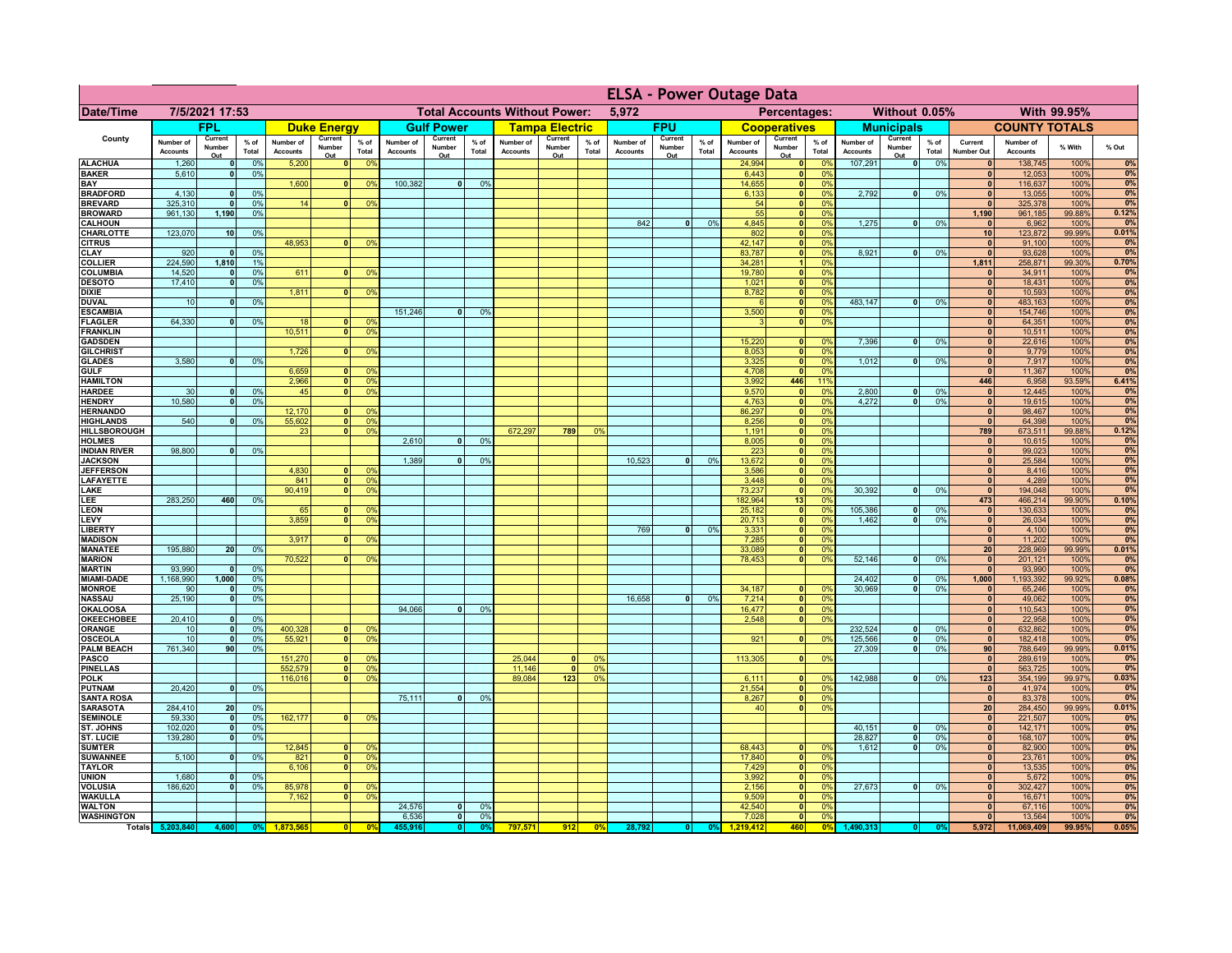## 7/5/2021 5:54 PM ELSA

| <b>Power Provider</b>                              | <b>County</b>    | <b>Number of Customers</b> | <b>Current Number Out</b> | <b>Outage Percentage</b> | <b>Estimated Restore Time</b> |
|----------------------------------------------------|------------------|----------------------------|---------------------------|--------------------------|-------------------------------|
| Florida Power and Light Company                    | <b>COLLIER</b>   | 224,590                    | 1,810                     | 0.81%                    | <b>TBD</b>                    |
|                                                    |                  |                            |                           |                          |                               |
| Florida Power and Light Company                    | <b>BROWARD</b>   | 961,130                    | 1,190                     | 0.12%                    | <b>TBD</b>                    |
| Florida Power and Light Company                    | MIAMI-DADE       | 1,168,990                  | 1,000                     | 0.09%                    | <b>TBD</b>                    |
| Tampa Electric Company                             | HILLSBOROUGH     | 672,297                    | 789                       | 0.12%                    | $24$                          |
| Florida Power and Light Company                    | LEE              | 283,250                    | 460                       | 0.16%                    | <b>TBD</b>                    |
| Suwannee Valley Electric Cooperative, Inc.         | <b>HAMILTON</b>  | 3,992                      | 446                       | 11.17%                   | TBD                           |
| Tampa Electric Company                             | <b>POLK</b>      | 89,084                     | 123                       | 0.14%                    | Restored                      |
|                                                    |                  |                            | 90                        |                          | <b>TBD</b>                    |
| Florida Power and Light Company                    | PALM BEACH       | 761,340                    |                           | 0.01%                    |                               |
| Florida Power and Light Company                    | <b>MANATEE</b>   | 195,880                    | 20                        | 0.01%                    | <b>TBD</b>                    |
| Florida Power and Light Company                    | SARASOTA         | 284,410                    | 20                        | 0.01%                    | <b>TBD</b>                    |
| Lee County Electric Cooperative                    | LEE              | 182,964                    | 13                        | 0.01%                    | <b>TBD</b>                    |
| Florida Power and Light Company                    | CHARLOTTE        | 123,070                    | 10                        | 0.01%                    | <b>TBD</b>                    |
| Lee County Electric Cooperative                    | <b>COLLIER</b>   | 34,281                     | $\mathbf 1$               | 0.00%                    | <b>TBD</b>                    |
|                                                    |                  |                            |                           |                          |                               |
| Central Florida Electric Cooperative               | <b>ALACHUA</b>   | 935                        | 0                         | 0.00%                    | <b>TBD</b>                    |
| City of Alachua                                    | <b>ALACHUA</b>   | 4,506                      | $\mathbf 0$               | 0.00%                    | <b>TBD</b>                    |
| City of Newberry                                   | <b>ALACHUA</b>   | 2,185                      | 0                         | 0.00%                    | <b>TBD</b>                    |
| Clay Electric Cooperative                          | <b>ALACHUA</b>   | 24,059                     | $\mathbf 0$               | 0.00%                    | <b>TBD</b>                    |
| Duke Energy                                        | <b>ALACHUA</b>   | 5,200                      | 0                         | 0.00%                    | <b>TBD</b>                    |
|                                                    |                  |                            | $\mathbf 0$               | 0.00%                    | <b>TBD</b>                    |
| Florida Power and Light Company                    | <b>ALACHUA</b>   | 1,260                      |                           |                          |                               |
| Gainesville (Gainesville Regional Utilities - GRU) | <b>ALACHUA</b>   | 100,600                    | 0                         | 0.00%                    | <b>TBD</b>                    |
| Clay Electric Cooperative                          | <b>BAKER</b>     | 2,765                      | $\pmb{0}$                 | 0.00%                    | <b>TBD</b>                    |
| Florida Power and Light Company                    | <b>BAKER</b>     | 5,610                      | 0                         | 0.00%                    | TBD                           |
| Okefenoke Rural Electric Membership Corporation    | <b>BAKER</b>     | 3,678                      | $\pmb{0}$                 | 0.00%                    | <b>TBD</b>                    |
|                                                    | BAY              |                            | 0                         | 0.00%                    | TBD                           |
| Duke Energy                                        |                  | 1,600                      |                           |                          |                               |
| Gulf Coast Electric Cooperative, Inc.              | BAY              | 14,655                     | $\pmb{0}$                 | 0.00%                    | <b>TBD</b>                    |
| <b>Gulf Power Company</b>                          | BAY              | 100,382                    | 0                         | 0.00%                    | Restored                      |
| City of Starke                                     | <b>BRADFORD</b>  | 2,792                      | $\pmb{0}$                 | 0.00%                    | <b>TBD</b>                    |
| Clay Electric Cooperative                          | <b>BRADFORD</b>  | 6,133                      | 0                         | 0.00%                    | <b>TBD</b>                    |
| Florida Power and Light Company                    | <b>BRADFORD</b>  | 4,130                      | $\pmb{0}$                 | 0.00%                    | <b>TBD</b>                    |
|                                                    |                  |                            |                           |                          |                               |
| Duke Energy                                        | <b>BREVARD</b>   | 14                         | 0                         | 0.00%                    | TBD                           |
| Florida Power and Light Company                    | <b>BREVARD</b>   | 325,310                    | $\mathbf 0$               | 0.00%                    | <b>TBD</b>                    |
| Peace River Electric Cooperative, Inc.             | <b>BREVARD</b>   | 54                         | 0                         | 0.00%                    | <b>TBD</b>                    |
| Lee County Electric Cooperative                    | <b>BROWARD</b>   | 55                         | $\pmb{0}$                 | 0.00%                    | <b>TBD</b>                    |
| City of Blountstown                                | CALHOUN          | 1,275                      | 0                         | 0.00%                    | <b>TBD</b>                    |
|                                                    |                  |                            |                           |                          |                               |
| Florida Public Utilities Corporation               | CALHOUN          | 842                        | $\mathbf 0$               | 0.00%                    | Restored                      |
| Gulf Coast Electric Cooperative, Inc.              | CALHOUN          | 2,013                      | $\mathbf 0$               | 0.00%                    | <b>TBD</b>                    |
| West Florida Electric Cooperative, Inc.            | <b>CALHOUN</b>   | 2,832                      | $\mathbf 0$               | 0.00%                    | <b>TBD</b>                    |
| Lee County Electric Cooperative                    | CHARLOTTE        | 802                        | 0                         | 0.00%                    | <b>TBD</b>                    |
| Duke Energy                                        | <b>CITRUS</b>    | 48,953                     | $\pmb{0}$                 | 0.00%                    | <b>TBD</b>                    |
| Sumter Electric Cooperative, Inc.                  | <b>CITRUS</b>    | 15,647                     | 0                         | 0.00%                    | <b>TBD</b>                    |
|                                                    |                  |                            |                           |                          |                               |
| Withlacoochee River Electric Cooperative, Inc.     | <b>CITRUS</b>    | 26,500                     | $\mathbf 0$               | 0.00%                    | <b>TBD</b>                    |
| Clay Electric Cooperative                          | CLAY             | 83,787                     | 0                         | 0.00%                    | <b>TBD</b>                    |
| Florida Power and Light Company                    | <b>CLAY</b>      | 920                        | $\mathbf 0$               | 0.00%                    | <b>TBD</b>                    |
| Green Cove Springs Electric                        | <b>CLAY</b>      | 4,041                      | 0                         | 0.00%                    | TBD                           |
| Jacksonville (JEA)                                 | <b>CLAY</b>      | 4,880                      | $\mathbf 0$               | 0.00%                    | <b>TBD</b>                    |
|                                                    |                  |                            |                           |                          |                               |
| Clay Electric Cooperative                          | COLUMBIA         | 17,751                     | 0                         | 0.00%                    | TBD                           |
| Duke Energy                                        | <b>COLUMBIA</b>  | 611                        | $\pmb{0}$                 | 0.00%                    | <b>TBD</b>                    |
| Florida Power and Light Company                    | COLUMBIA         | 14,520                     | 0                         | 0.00%                    | <b>TBD</b>                    |
| Suwannee Valley Electric Cooperative, Inc.         | <b>COLUMBIA</b>  | 2,029                      | $\pmb{0}$                 | 0.00%                    | <b>TBD</b>                    |
| Florida Power and Light Company                    | <b>DESOTO</b>    | 17,410                     | 0                         | 0.00%                    | TBD                           |
| Peace River Electric Cooperative, Inc.             | <b>DESOTO</b>    | 1,021                      | $\mathbf 0$               | 0.00%                    | <b>TBD</b>                    |
|                                                    |                  |                            |                           |                          |                               |
| Central Florida Electric Cooperative               | <b>DIXIE</b>     | 8,143                      | 0                         | 0.00%                    | TBD                           |
| Duke Energy                                        | <b>DIXIE</b>     | 1,811                      | $\mathsf{O}\xspace$       | 0.00%                    | <b>TBD</b>                    |
| <b>Tri-County Electric Cooperative</b>             | <b>DIXIE</b>     | 639                        | 0                         | 0.00%                    | TBD                           |
| Clay Electric Cooperative                          | <b>DUVAL</b>     | 6                          | $\pmb{0}$                 | 0.00%                    | <b>TBD</b>                    |
| Florida Power and Light Company                    | <b>DUVAL</b>     | 10                         | 0                         | 0.00%                    | <b>TBD</b>                    |
| Jacksonville (JEA)                                 | <b>DUVAL</b>     | 464,250                    | $\pmb{0}$                 | 0.00%                    | <b>TBD</b>                    |
|                                                    |                  |                            |                           |                          |                               |
| Jacksonville Beach (Beaches Energy Services)       | <b>DUVAL</b>     | 18,897                     | 0                         | 0.00%                    | TBD                           |
| Escambia River Electric Cooperative, Inc.          | <b>ESCAMBIA</b>  | 3,500                      | $\pmb{0}$                 | 0.00%                    | <b>TBD</b>                    |
| <b>Gulf Power Company</b>                          | <b>ESCAMBIA</b>  | 151,246                    | 0                         | 0.00%                    | Restored                      |
| Clay Electric Cooperative                          | <b>FLAGLER</b>   | $\mathbf{3}$               | $\pmb{0}$                 | 0.00%                    | <b>TBD</b>                    |
| Duke Energy                                        | <b>FLAGLER</b>   | 18                         | 0                         | 0.00%                    | TBD                           |
|                                                    |                  |                            | $\mathbf 0$               |                          | <b>TBD</b>                    |
| Florida Power and Light Company                    | <b>FLAGLER</b>   | 64,330                     |                           | 0.00%                    |                               |
| Duke Energy                                        | <b>FRANKLIN</b>  | 10,511                     | 0                         | 0.00%                    | TBD                           |
| Chattahoochee Electric                             | GADSDEN          | 1,173                      | $\mathsf{O}\xspace$       | 0.00%                    | <b>TBD</b>                    |
| City of Havana                                     | GADSDEN          | 1,455                      | 0                         | 0.00%                    | TBD                           |
| City of Quincy                                     | GADSDEN          | 4,768                      | $\mathbf 0$               | 0.00%                    | <b>TBD</b>                    |
| Talquin Electric Cooperative, Inc.                 | GADSDEN          | 15,220                     | 0                         | 0.00%                    | TBD                           |
|                                                    |                  |                            |                           |                          |                               |
| Central Florida Electric Cooperative               | <b>GILCHRIST</b> | 8,048                      | $\mathbf 0$               | 0.00%                    | <b>TBD</b>                    |
| Clay Electric Cooperative                          | <b>GILCHRIST</b> | 5                          | 0                         | 0.00%                    | TBD                           |
| Duke Energy                                        | <b>GILCHRIST</b> | 1,726                      | $\pmb{0}$                 | 0.00%                    | <b>TBD</b>                    |
| City of Moore Haven                                | GLADES           | 1,012                      | 0                         | 0.00%                    | TBD                           |
| Florida Power and Light Company                    | <b>GLADES</b>    | 3,580                      | $\mathsf{O}\xspace$       | 0.00%                    | TBD                           |
|                                                    |                  |                            |                           |                          |                               |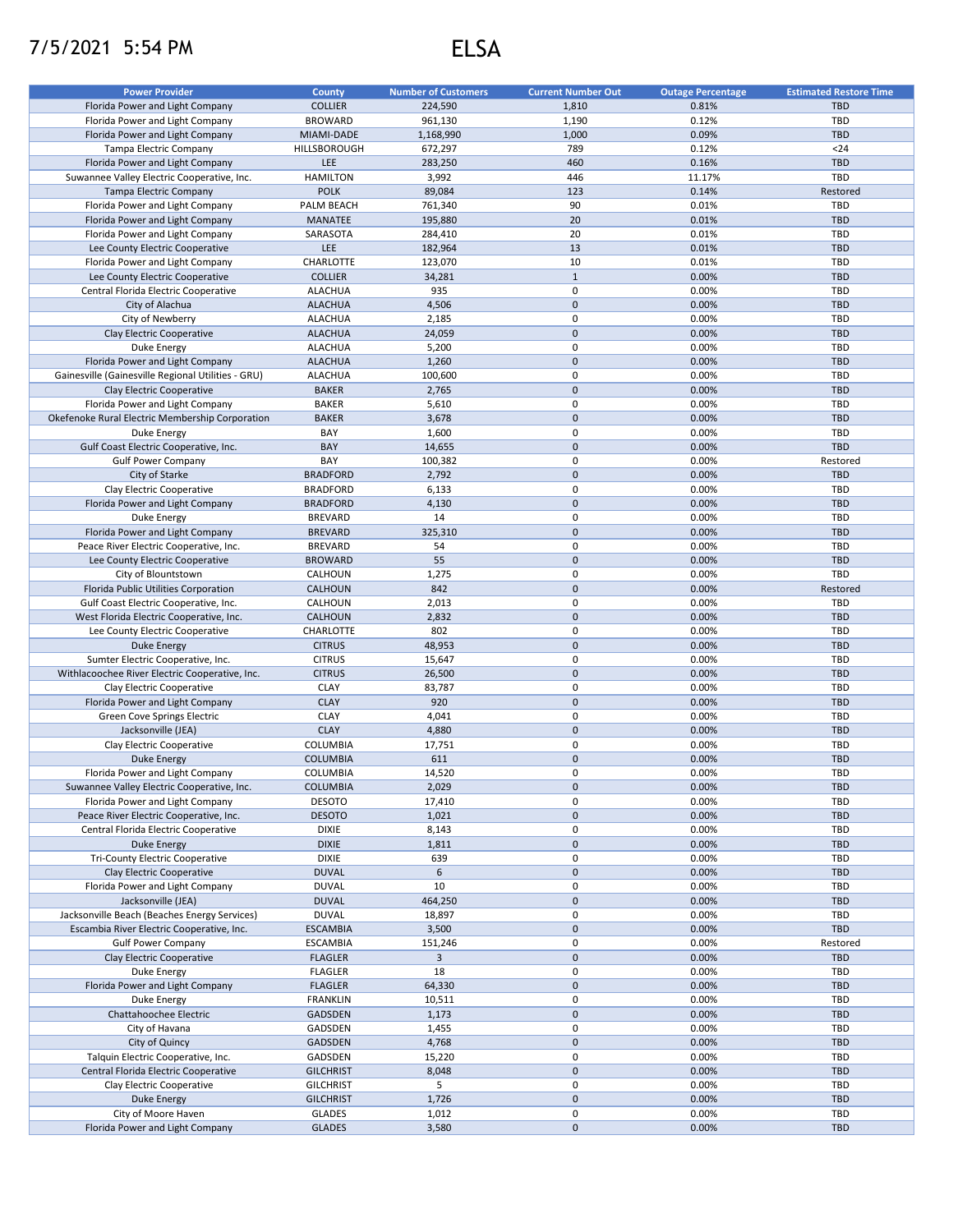## 7/5/2021 5:54 PM ELSA

| Glades Electric Cooperative, Inc.               | <b>GLADES</b>       | 3,325        | 0                   | 0.00% | TBD        |
|-------------------------------------------------|---------------------|--------------|---------------------|-------|------------|
| Duke Energy                                     | <b>GULF</b>         | 6,659        | $\pmb{0}$           | 0.00% | <b>TBD</b> |
|                                                 |                     |              |                     |       |            |
| Gulf Coast Electric Cooperative, Inc.           | <b>GULF</b>         | 4,708        | 0                   | 0.00% | TBD        |
| Duke Energy                                     | <b>HAMILTON</b>     | 2,966        | $\pmb{0}$           | 0.00% | <b>TBD</b> |
| City of Wauchula                                | HARDEE              | 2,800        | $\pmb{0}$           | 0.00% | <b>TBD</b> |
| <b>Duke Energy</b>                              | <b>HARDEE</b>       | 45           | $\pmb{0}$           | 0.00% | <b>TBD</b> |
| Florida Power and Light Company                 | HARDEE              | 30           | 0                   | 0.00% | TBD        |
| Glades Electric Cooperative, Inc.               | <b>HARDEE</b>       | $\mathbf{0}$ | $\mathbf{0}$        |       | <b>TBD</b> |
| Peace River Electric Cooperative, Inc.          | <b>HARDEE</b>       | 9,570        | 0                   | 0.00% | TBD        |
|                                                 |                     |              |                     |       |            |
| City of Clewiston                               | <b>HENDRY</b>       | 4,272        | $\pmb{0}$           | 0.00% | <b>TBD</b> |
| Florida Power and Light Company                 | <b>HENDRY</b>       | 10,580       | 0                   | 0.00% | TBD        |
| Glades Electric Cooperative, Inc.               | <b>HENDRY</b>       | 4,009        | $\pmb{0}$           | 0.00% | <b>TBD</b> |
| Lee County Electric Cooperative                 | <b>HENDRY</b>       | 754          | $\mathbf 0$         | 0.00% | TBD        |
| <b>Duke Energy</b>                              | <b>HERNANDO</b>     | 12,170       | $\pmb{0}$           | 0.00% | <b>TBD</b> |
| Sumter Electric Cooperative, Inc.               | HERNANDO            | 191          | 0                   | 0.00% | TBD        |
| Withlacoochee River Electric Cooperative, Inc.  | <b>HERNANDO</b>     | 86,106       | $\pmb{0}$           | 0.00% | <b>TBD</b> |
|                                                 |                     |              |                     |       |            |
| Duke Energy                                     | <b>HIGHLANDS</b>    | 55,602       | 0                   | 0.00% | TBD        |
| Florida Power and Light Company                 | <b>HIGHLANDS</b>    | 540          | $\pmb{0}$           | 0.00% | <b>TBD</b> |
| Glades Electric Cooperative, Inc.               | <b>HIGHLANDS</b>    | 7,945        | 0                   | 0.00% | TBD        |
| Peace River Electric Cooperative, Inc.          | <b>HIGHLANDS</b>    | 311          | $\pmb{0}$           | 0.00% | <b>TBD</b> |
| Duke Energy                                     | HILLSBOROUGH        | 23           | 0                   | 0.00% | TBD        |
| Peace River Electric Cooperative, Inc.          | HILLSBOROUGH        | 1,191        | $\pmb{0}$           | 0.00% | <b>TBD</b> |
| Choctawhatchee Electric Cooperative             | <b>HOLMES</b>       | 321          | 0                   | 0.00% | TBD        |
|                                                 |                     |              |                     |       |            |
| <b>Gulf Power Company</b>                       | <b>HOLMES</b>       | 2,610        | $\pmb{0}$           | 0.00% | Restored   |
| West Florida Electric Cooperative, Inc.         | <b>HOLMES</b>       | 7,684        | $\pmb{0}$           | 0.00% | TBD        |
| City of Vero Beach                              | <b>INDIAN RIVER</b> | $\mathbf 0$  | $\pmb{0}$           |       | <b>TBD</b> |
| Florida Power and Light Company                 | <b>INDIAN RIVER</b> | 98,800       | 0                   | 0.00% | TBD        |
| Peace River Electric Cooperative, Inc.          | <b>INDIAN RIVER</b> | 223          | $\pmb{0}$           | 0.00% | <b>TBD</b> |
| Florida Public Utilities Corporation            | <b>JACKSON</b>      | 10,523       | 0                   | 0.00% | Restored   |
| Gulf Coast Electric Cooperative, Inc.           | <b>JACKSON</b>      | 51           | $\pmb{0}$           | 0.00% | TBD        |
|                                                 |                     |              |                     |       |            |
| <b>Gulf Power Company</b>                       | <b>JACKSON</b>      | 1,389        | 0                   | 0.00% | Restored   |
| West Florida Electric Cooperative, Inc.         | <b>JACKSON</b>      | 13,621       | $\pmb{0}$           | 0.00% | <b>TBD</b> |
| Duke Energy                                     | <b>JEFFERSON</b>    | 4,830        | 0                   | 0.00% | <b>TBD</b> |
| <b>Tri-County Electric Cooperative</b>          | <b>JEFFERSON</b>    | 3,586        | $\pmb{0}$           | 0.00% | <b>TBD</b> |
| Central Florida Electric Cooperative            | LAFAYETTE           | 10           | 0                   | 0.00% | TBD        |
| <b>Duke Energy</b>                              | LAFAYETTE           | 841          | $\pmb{0}$           | 0.00% | <b>TBD</b> |
| Suwannee Valley Electric Cooperative, Inc.      | LAFAYETTE           | 3,391        | $\mathbf 0$         | 0.00% | TBD        |
| <b>Tri-County Electric Cooperative</b>          | LAFAYETTE           | 47           | $\pmb{0}$           | 0.00% | <b>TBD</b> |
|                                                 |                     |              |                     |       |            |
| City of Leesburg                                | LAKE                | 24,500       | 0                   | 0.00% | TBD        |
| City of Mount Dora                              | LAKE                | 5,892        | $\pmb{0}$           | 0.00% | <b>TBD</b> |
| Clay Electric Cooperative                       | LAKE                | 2,284        | $\pmb{0}$           | 0.00% | TBD        |
| <b>Duke Energy</b>                              | LAKE                | 90,419       | $\pmb{0}$           | 0.00% | <b>TBD</b> |
| Sumter Electric Cooperative, Inc.               | LAKE                | 70,953       | 0                   | 0.00% | TBD        |
| City of Tallahassee                             | <b>LEON</b>         | 105,386      | $\pmb{0}$           | 0.00% | <b>TBD</b> |
| Duke Energy                                     | LEON                | 65           | 0                   | 0.00% | TBD        |
|                                                 |                     |              |                     |       |            |
| Talquin Electric Cooperative, Inc.              | <b>LEON</b>         | 25,182       | $\pmb{0}$           | 0.00% | <b>TBD</b> |
| Central Florida Electric Cooperative            | LEVY                | 18,371       | 0                   | 0.00% | TBD        |
| City of Williston                               | LEVY                | 1,462        | $\pmb{0}$           | 0.00% | <b>TBD</b> |
| Clay Electric Cooperative                       | LEVY                | 671          | $\mathbf 0$         | 0.00% | TBD        |
| <b>Duke Energy</b>                              | LEVY                | 3,859        | $\pmb{0}$           | 0.00% | <b>TBD</b> |
| Sumter Electric Cooperative, Inc.               | LEVY                | 1,671        | $\pmb{0}$           | 0.00% | TBD        |
| Florida Public Utilities Corporation            | <b>LIBERTY</b>      | 769          | $\mathbf 0$         | 0.00% | Restored   |
|                                                 |                     |              |                     |       |            |
| Talquin Electric Cooperative, Inc.              | LIBERTY             | 3,331        | 0                   | 0.00% | TBD        |
| <b>Duke Energy</b>                              | <b>MADISON</b>      | 3,917        | 0                   | 0.00% | <b>TBD</b> |
| <b>Tri-County Electric Cooperative</b>          | <b>MADISON</b>      | 7,285        | 0                   | 0.00% | TBD        |
| Peace River Electric Cooperative, Inc.          | MANATEE             | 33,089       | $\mathbf 0$         | 0.00% | <b>TBD</b> |
| Central Florida Electric Cooperative            | <b>MARION</b>       | 9            | 0                   | 0.00% | TBD        |
| Clay Electric Cooperative                       | <b>MARION</b>       | 16,459       | $\mathbf 0$         | 0.00% | <b>TBD</b> |
| Duke Energy                                     | <b>MARION</b>       | 70,522       | 0                   | 0.00% | TBD        |
|                                                 |                     |              |                     |       |            |
| Ocala (Ocala Electric Utility)                  | <b>MARION</b>       | 52,146       | $\pmb{0}$           | 0.00% | <b>TBD</b> |
| Sumter Electric Cooperative, Inc.               | <b>MARION</b>       | 61,985       | 0                   | 0.00% | TBD        |
| Florida Power and Light Company                 | <b>MARTIN</b>       | 93,990       | $\pmb{0}$           | 0.00% | <b>TBD</b> |
| Homestead                                       | MIAMI-DADE          | 24,402       | 0                   | 0.00% | TBD        |
| Florida Keys Electric Cooperative               | <b>MONROE</b>       | 34,187       | $\pmb{0}$           | 0.00% | <b>TBD</b> |
| Florida Power and Light Company                 | <b>MONROE</b>       | 90           | 0                   | 0.00% | TBD        |
| <b>Keys Energy Services</b>                     | <b>MONROE</b>       | 30,969       | $\pmb{0}$           | 0.00% | <b>TBD</b> |
|                                                 |                     |              |                     |       |            |
| Florida Power and Light Company                 | NASSAU              | 25,190       | 0                   | 0.00% | TBD        |
| Florida Public Utilities Corporation            | NASSAU              | 16,658       | $\pmb{0}$           | 0.00% | Restored   |
| Okefenoke Rural Electric Membership Corporation | NASSAU              | 7,214        | 0                   | 0.00% | TBD        |
| Choctawhatchee Electric Cooperative             | <b>OKALOOSA</b>     | 16,477       | $\pmb{0}$           | 0.00% | <b>TBD</b> |
| <b>Gulf Power Company</b>                       | <b>OKALOOSA</b>     | 94,066       | 0                   | 0.00% | Restored   |
| Florida Power and Light Company                 | <b>OKEECHOBEE</b>   | 20,410       | $\pmb{0}$           | 0.00% | <b>TBD</b> |
| Glades Electric Cooperative, Inc.               | OKEECHOBEE          | 2,548        | 0                   | 0.00% | TBD        |
|                                                 |                     |              |                     |       |            |
| City of Winter Park                             | ORANGE              | 14,947       | $\mathsf{O}\xspace$ | 0.00% | TBD        |